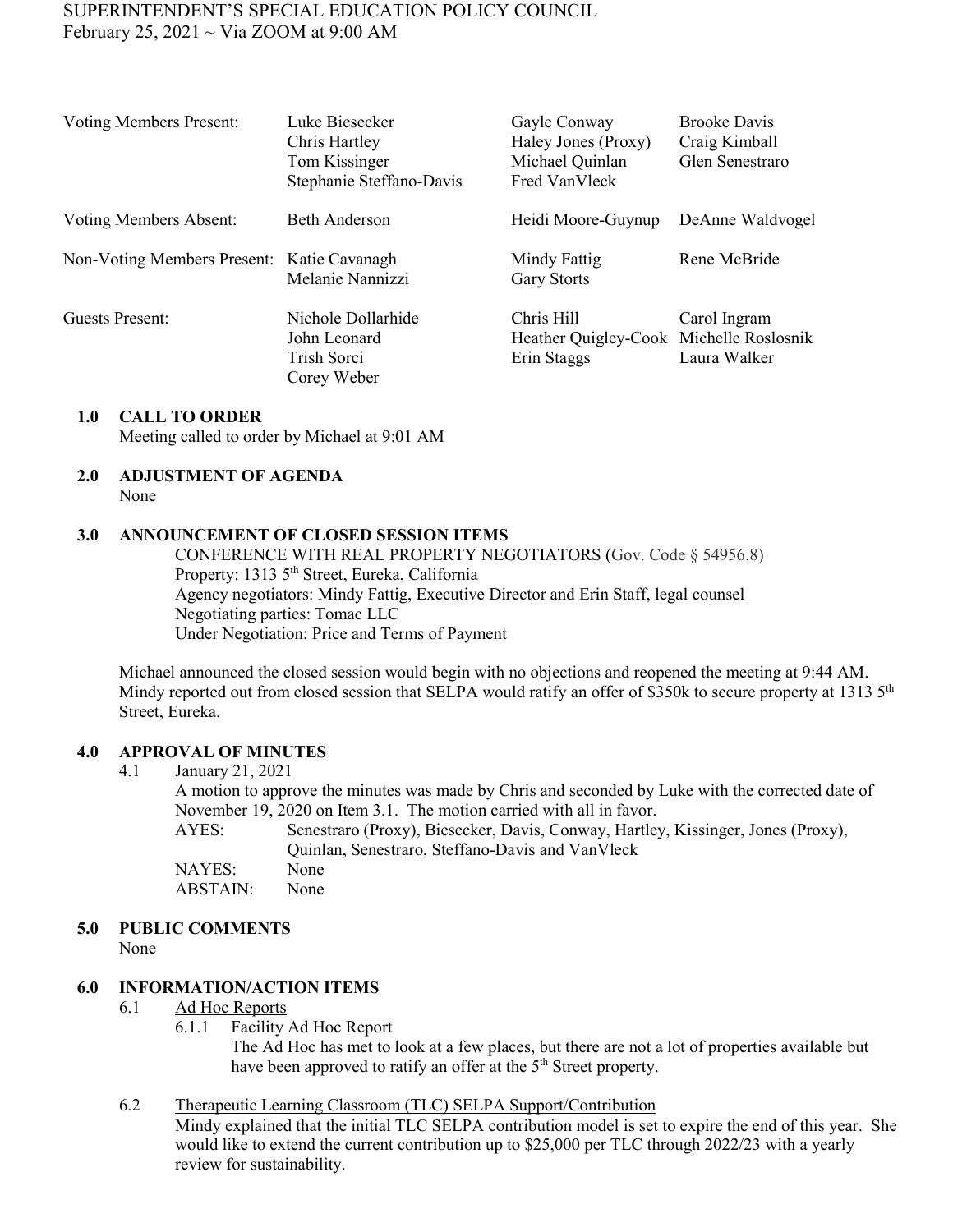A motion was made by Glen and seconded by Craig to continue the current support through 2022/23 with a yearly review. The motion carried with all in favor.

| AYES:    | Senestraro (Proxy), Biesecker, Davis, Conway, Hartley, Kimball, Kissinger, Jones |
|----------|----------------------------------------------------------------------------------|
|          | (Proxy), Quinlan, Senestraro, Steffano-Davis and VanVleck                        |
| NAYES:   | None                                                                             |
| ABSTAIN: | None                                                                             |

Glen expressed a desire to increase the SELPA contribution in hopes to draw in more district interest to open a TLC. Michael asked to bring back the discussion and add to the Fiscal Ad Hoc for review of sustainability. The committee asked that Heather and Chris Hill provide more information regarding the intervention points and TLC outcomes at a future meeting.

#### 6.3 Director's Report

Glen, Fred and Chris need to attend another meeting and assigned Proxies for the balance of the meeting. John Leonard (Eureka), Michelle Roslosnik (Fortuna High) and Katie Cavanagh (HCOE).

Mindy updated the committee on the Local Plan. 17 LEAs have approved with others soon to follow. At this point, she was asked to attend/present at only two LEAs.

Mindy gave an overview of the State committees and their recent action/decisions. She is also sending out regular updates to the superintendents via email list serve.

Humboldt – Del Norte SELPA is in the process of updating all policies and procedures and anticipate bringing forward to Policy Council in May to approve. The goals is to have a consistent review process yearly of all.

The AB602 committee met yesterday to review the augmented funding criteria and application process. With the goal to follow the highest expense of services for eligible students. She hopes to bring this forward in May as well.

Mindy reported grant awards along with how the funds are being used. At this time, she is working with Del Norte and Eureka on inclusion programs.

### 6.4 Legislative Advocacy Updates

Mindy explained that due to the slowdown from COVID they are only watching a few bills at the state level. Their focus remains on SB86 and the reopening of schools. With the Governor's budget coming out soon, they are seeing an interest in preschool and special education funding. The SELPA Base rate will again see an increase for the third year in a row. Preschool funding may move forward as ongoing and directly funded to districts based on preschoolers with an IEP using the October Fall 1 CALPADS counts. The trailer bill is not clear with guidance at this time but reminded everyone it is best to not code it as a special education expenditure as it will increase your MOE. Advocacy is also occurring through State SELPA Association, which Mindy is Chair, for increased funding to IDEA at the Federal level.

#### 6.5 Beyond SST

Heather mentioned that SELPA has in prior year sent several emails and polls with details and costs for participating in the SST program, operated through SEIS. Up to this point, there has been some interest from a few LEAs but certainly not SELPA wide. With that in mind, she provided costs for individual LEA participation versus SELPA costs if all LEAs with to participate as she feels it's important to have a program that follows the students and through a consistent program such as SEIS. Mindy added if a majority of the LEAs were interested, it could be set up as a charge back, similar to SEIS, under SELPA. She would like to send out links again for information and have Ad Hoc review regarding costs SELPA vs District to bring back at the next Policy Council meeting.